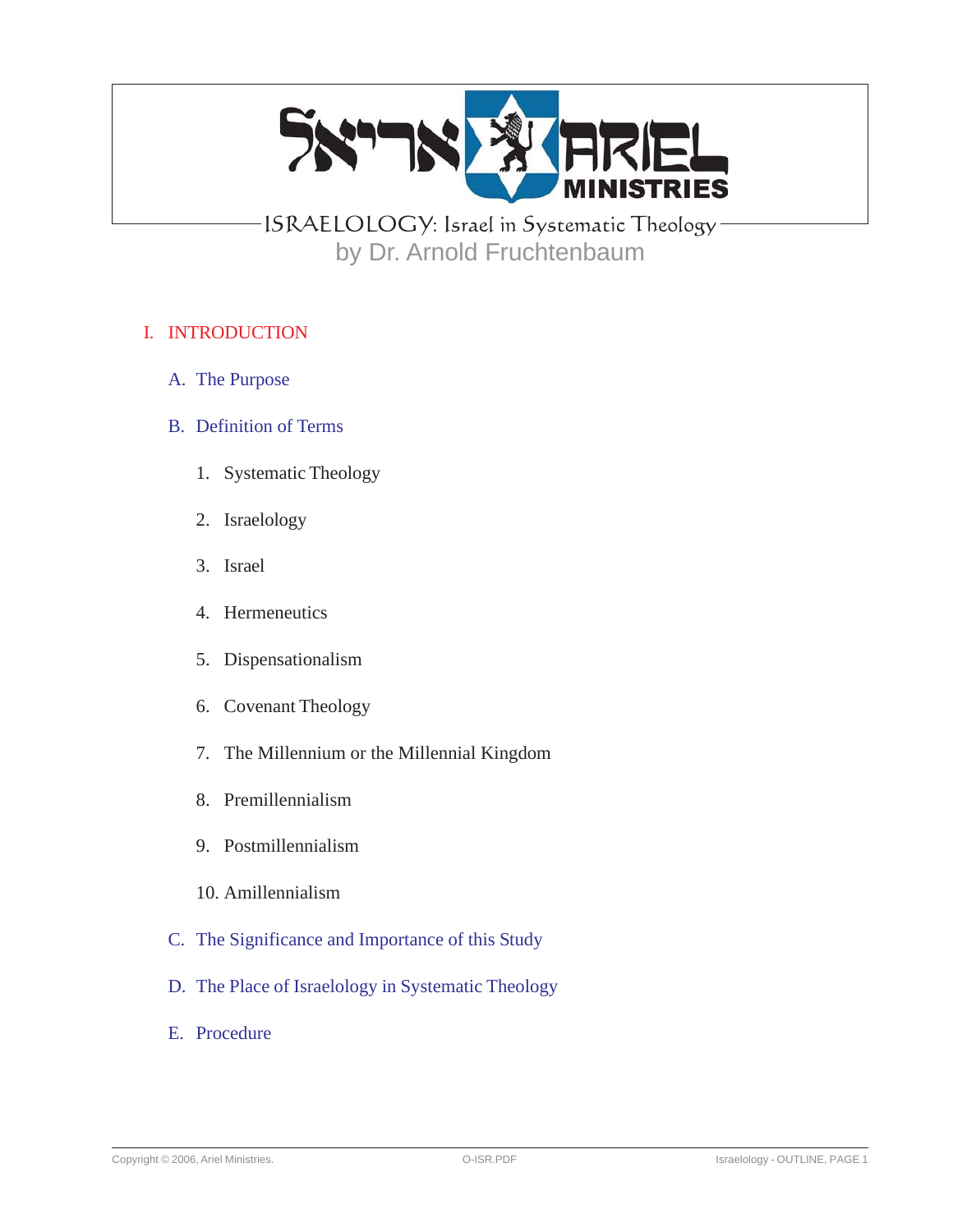# II. COVENANT POSTMILLENNIALISM: DEFINITION AND BASIC TENETS

# III. THE ISRAELOLOGY OF COVENANT POSTMILLENNIALISM

- A. Israel Past
	- 1. Israel the Chosen People
	- 2. The Church in the Old Testament
	- 3. The Law of Moses
	- 4. The Way of Salvation
	- 5. The Kingdom of God

#### B. Israel Present

- 1. Israel and the Church
- 2. The Kingdom of God
- 3. The Law of Moses
- 4. The State of Israel Today
- 5. Romans 9:1 11:24 and the Olive Tree

#### C. Israel Future

- 1. Eschatology
- 2. The National Salvation of Israel and Romans 11:23-33
- D. Summary and Conclusions on the Israelology of Covenant Postmillennialism
	- 1. Summary
	- 2. Conclusions

# IV. COVENANT AMILLENNIALISM: DEFINITION AND BASIC TENANTS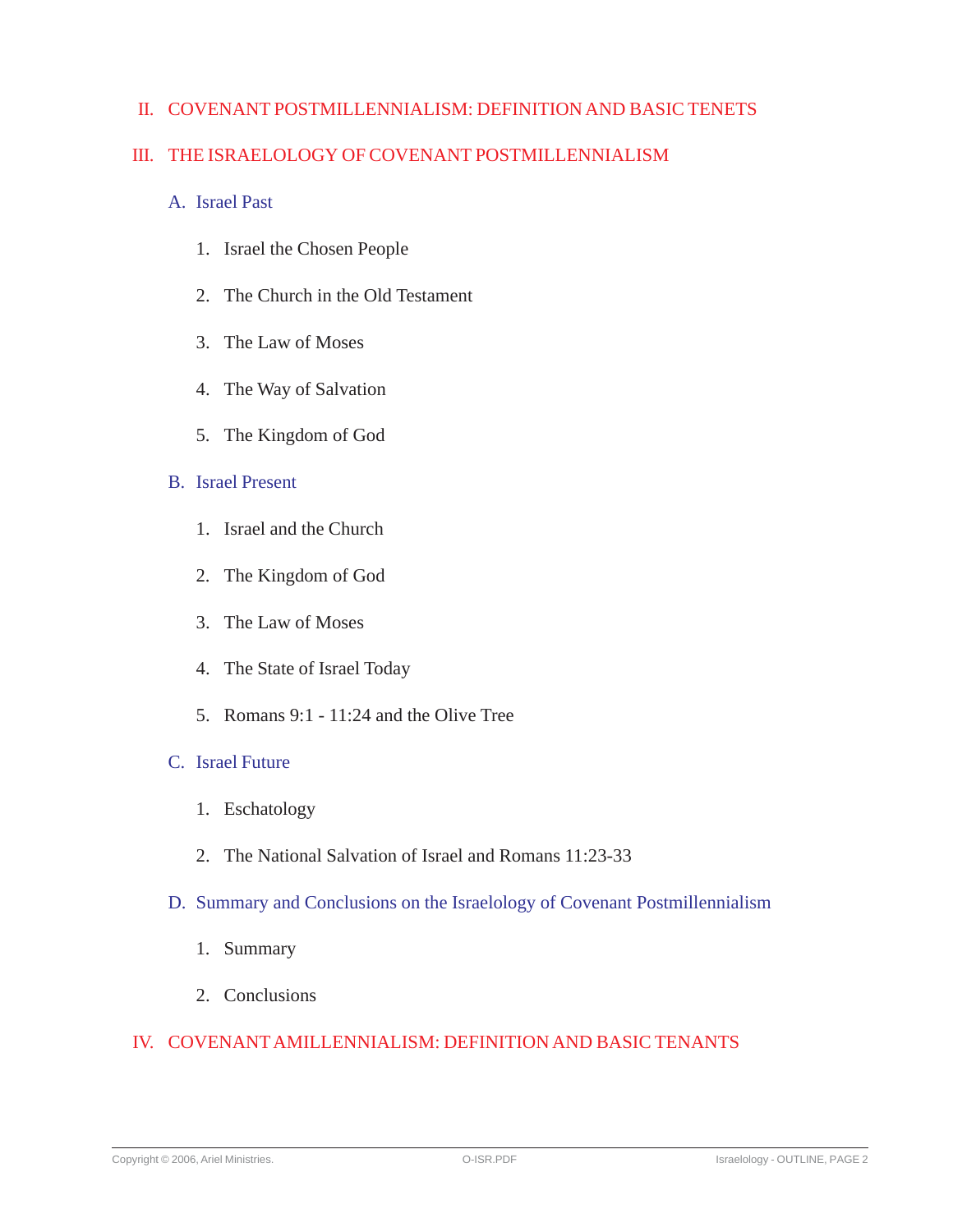# V. THE ISRAELOLOGY OF COVENANT AMILLENNIALISM

# A. Israel Past

- 1. The Covenant of Grace
- 2. The Abrahamic Covenant
- 3. The Mosaic Covenant and the Law of Moses
- 4. The Way of Salvation
- 5. The Church in the Old Testament

## B. Israel Present

- 1. The New Covenant
- 2. The Abrahamic Covenant
- 3. The Mosaic Covenant and the Law of Moses
- 4. Israel and the Church
- 5. The Kingdom of God and the Church
- 6. Israel Today
- 7. The Olive Tree of Romans 11

#### C. Israel Future

- 1. No Future for Israel
- 2. Romans 11:25-32 and "All Israel Shall Be Saved"
- D. Summary and Conclusions of the Israelology of Covenant Amillennialism
	- 1. Summary
	- 2. Conclusions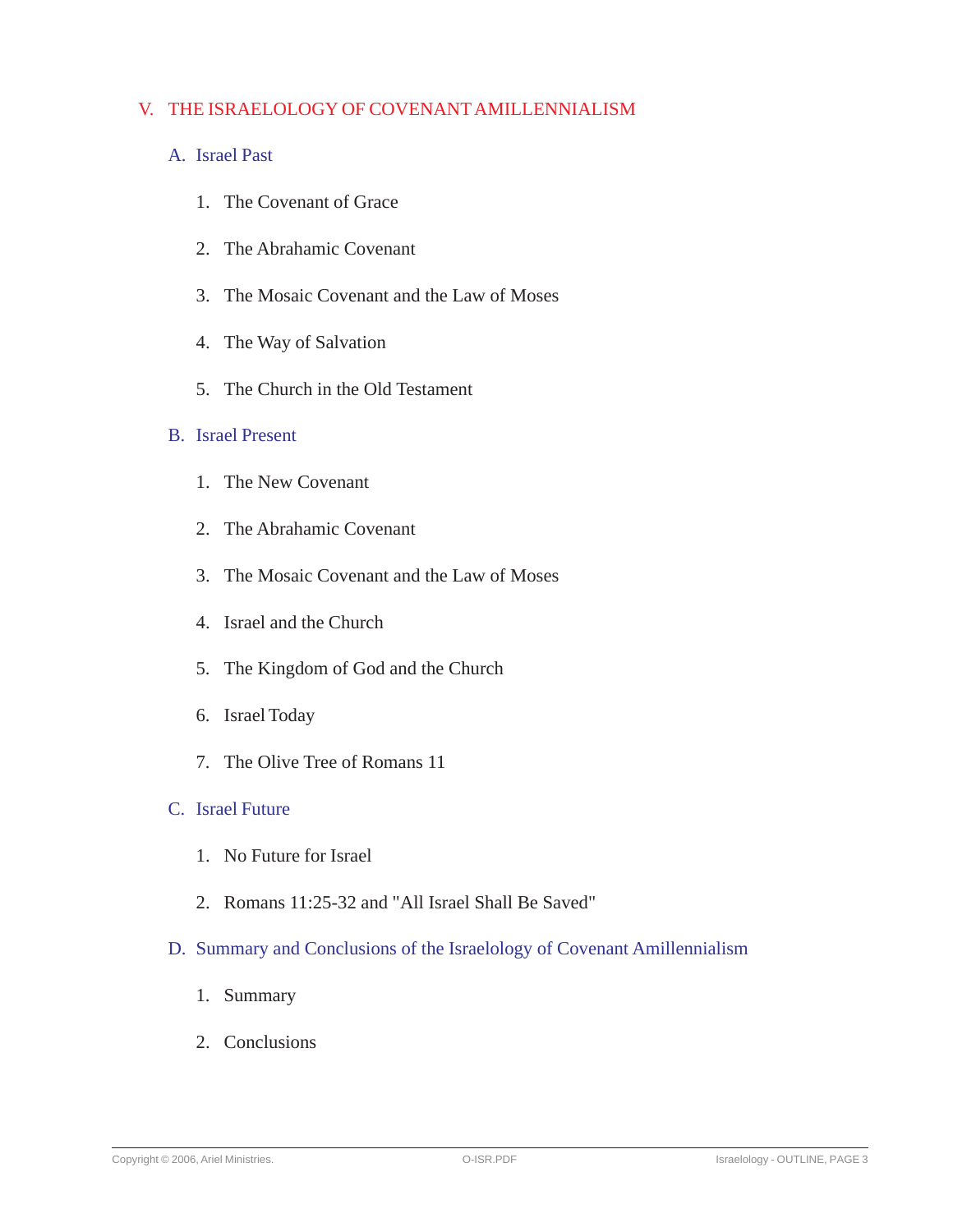# VI. COVENANT PREMILLENNIALISM: DEFINITION AND BASIC TENETS

# VII. THE ISRAELOLOGY OF COVENANT PREMILLENNIALISM

- A. Israel Past
	- 1. Israel the Chosen People
	- 2. The Abrahamic Covenant
	- 3. The Church in the Old Testament

#### B. Israel Present

- 1. Israel and the Church
- 2. The Kingdom of God
- 3. The Law of Moses
- 4. Israel Today
- 5. Romans 9-11 and the Olive Tree

# C. Israel Future

- 1. The Rapture of the Church
- 2. The 144,000 of Revelation 7 and 14
- 3. The Woman of Revelation 12
- 4. Romans 11:25-27 and Israel's National Salvation
- 5. The Messianic Kingdom
- D. Summary and Conclusions of the Israelology of Covenant Premillennialism
	- 1. Summary
	- 2. Conclusions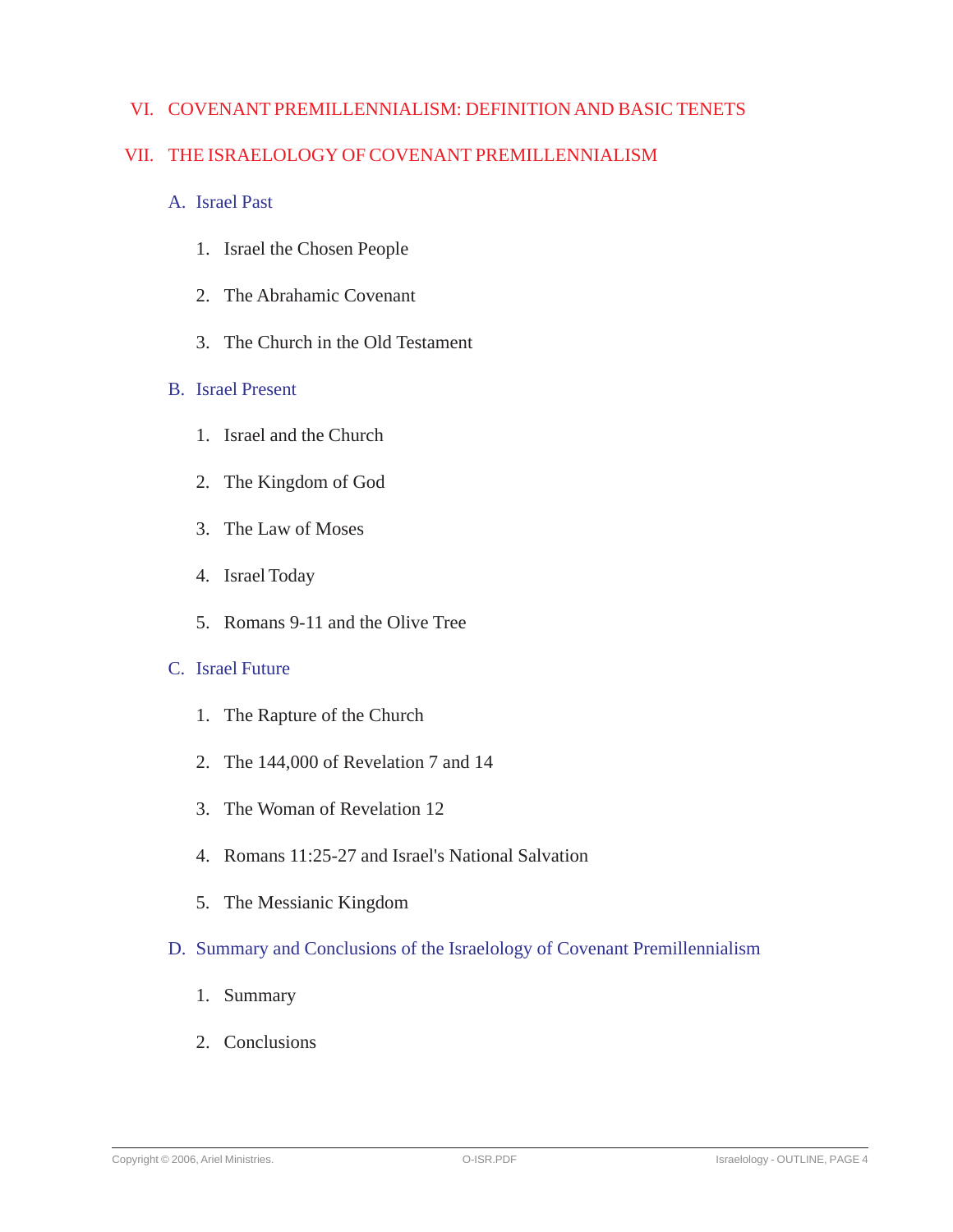# VIII. DISPENSATIONALISM: DEFINITION AND BASIC TENETS

# IX. THE ISRAELOLOGY OF DISPENSATIONALISM

#### A. Israel Past

- 1. Israel the Chosen People
- 2. The Unconditional Covenants
	- a. The Abrahamic Covenant
	- b. The Land Covenant
	- c. The Davidic Covenant
	- d. The New Covenant
	- e. Summary
- 3. The Mosaic Covenant and the Law of Moses

# B. Israel Present

- 1. The Kingdom of God
- 2. The Unconditional Covenants and Israel's Present Status
- 3. Israel and the Church
- 4. The Law of Moses and the Law of Christ
- 5. Israel Today
- 6. Romans 9:1 11:24 and the Olive Tree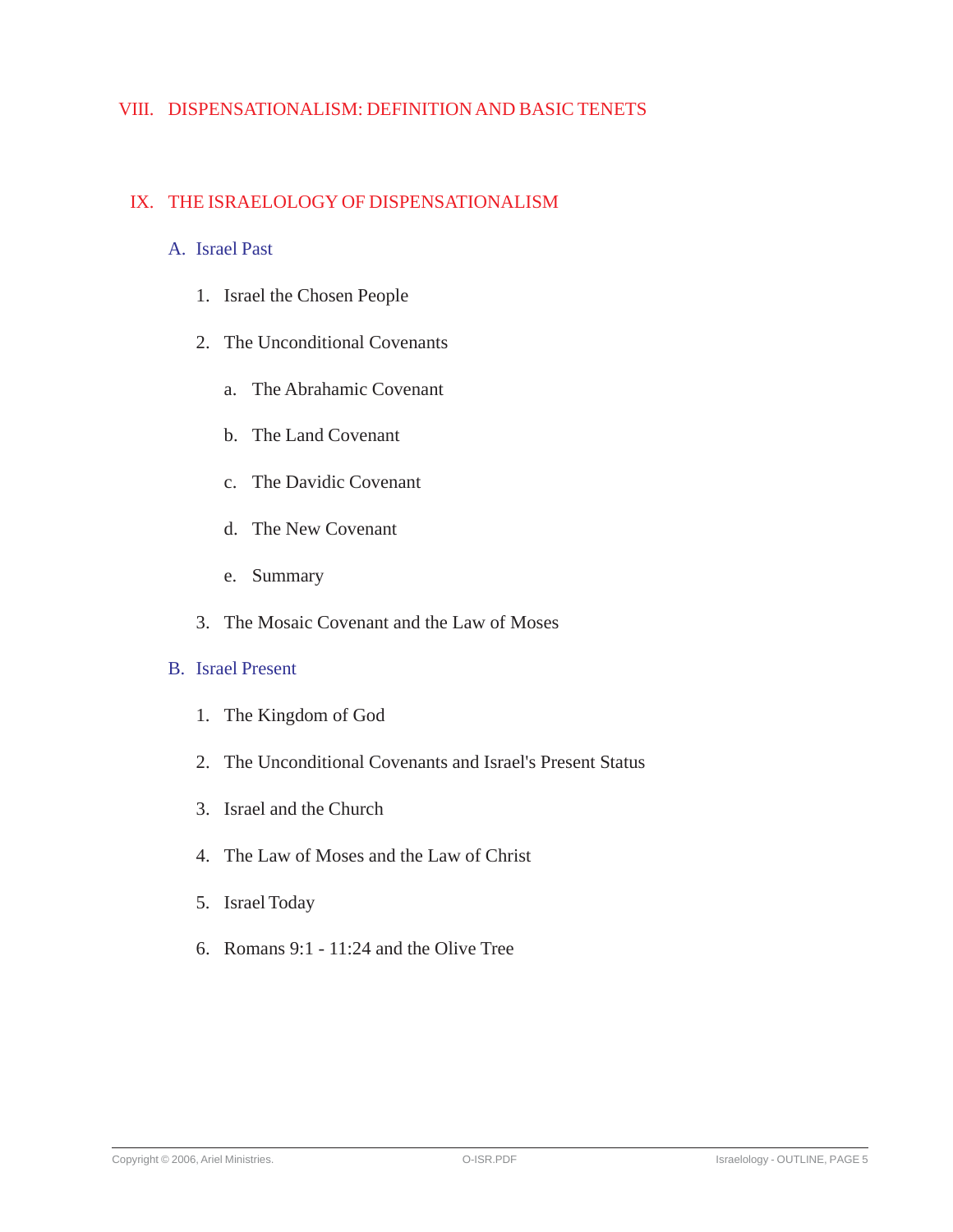#### C. Israel Future

- 1. The Unconditional Covenants
- 2. The Rapture and the Tribulation
	- a. The 144,000 Jews and the Remnant of Israel
	- b. The Woman of Revelation 12
- 3. Romans 11:25-27, the Second Coming and the National Salvation of Israel
- 4. The Messianic Kingdom and Israel's Regathering, and Final Restoration
- D. Summary and Conclusions of the Israelology of Dispensationalism
	- 1. Summary
	- 2. Conclusions

# X. A DISPENSATIONAL ISRAELOLOGY

- A. Israel Past
	- 1. The Election of Israel
		- a. The Fact of Israel's Election
		- b. The Reasons and/or Purposes of Israel's Election
	- 2. The Unconditional Covenants
		- a. The Abrahamic Covenant
			- (1) Scripture
			- (2) The Provisions of the Covenant
			- (3) The Three Aspects of the Covenant
			- (4) The Reconfirmations of the Covenant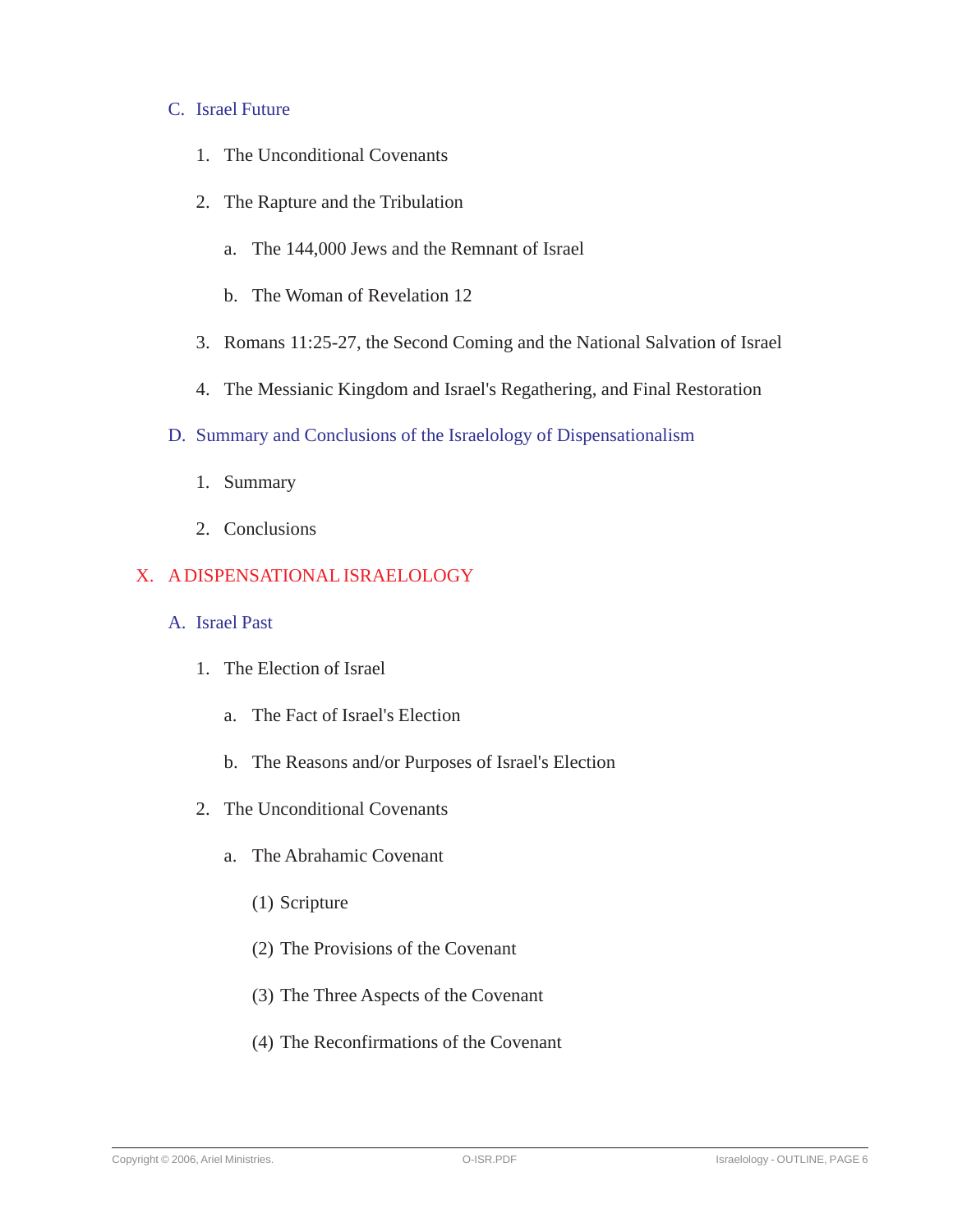- (5) The Continuity of the Covenant
- (6) The Token of the Covenant
- b. The Land Covenant
	- (1) Scripture
	- (2) Provisions
	- (3) Importance
	- (4) Confirmation
	- (5) Status
- c. The Davidic Covenant
	- (1) Scripture
	- (2) Provisions
	- (3) Importance
	- (4) Confirmations
	- (5) Status
- d. The New Covenant
	- (1) Scripture
	- (2) Confirmations
	- (3) Provisions
	- (4) Importance
	- (5) Status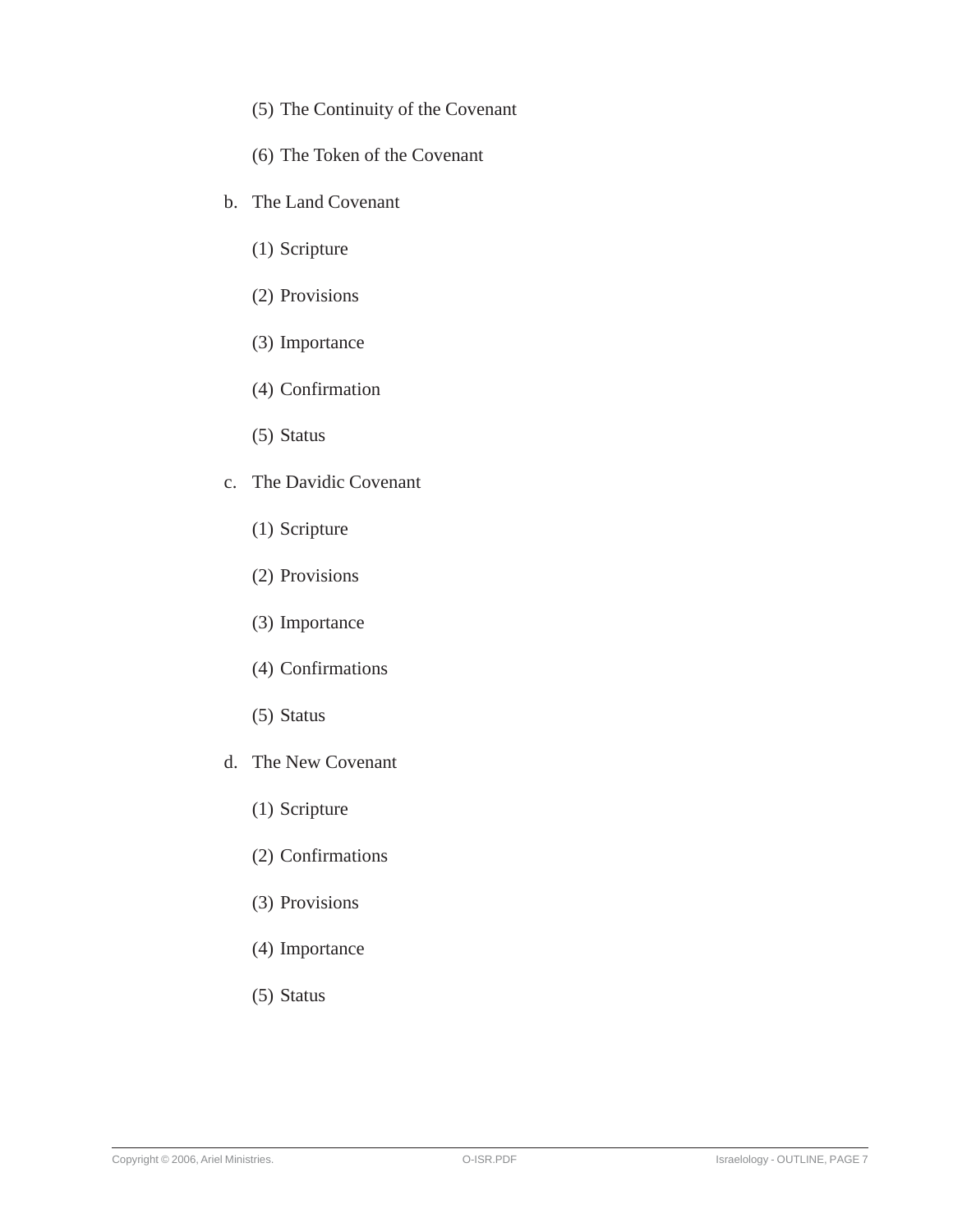- 3. The Mosaic Covenant and the Law of Moses
	- a. The Mosaic Covenant
		- (1) Scripture
		- (2) Persons
		- (3) Signing
		- (4) The Key Provision
		- (5) The Key Element
		- (6) Importance
		- (7) Token
	- b. The Law of Moses
		- (1) Purposes of the Law
		- (2) Circumcision
		- (3) The Sabbath
- 4. The Remnant of Israel

#### B. Israel Present

- 1. The Kingdom of God Program
	- a. The Universal Kingdom or The Eternal Kingdom
	- b. The Spiritual Kingdom
	- c. The Theocratic Kingdom
	- d. The Messianic Kingdom or The Millennial Kingdom
	- e. The Mystery Kingdom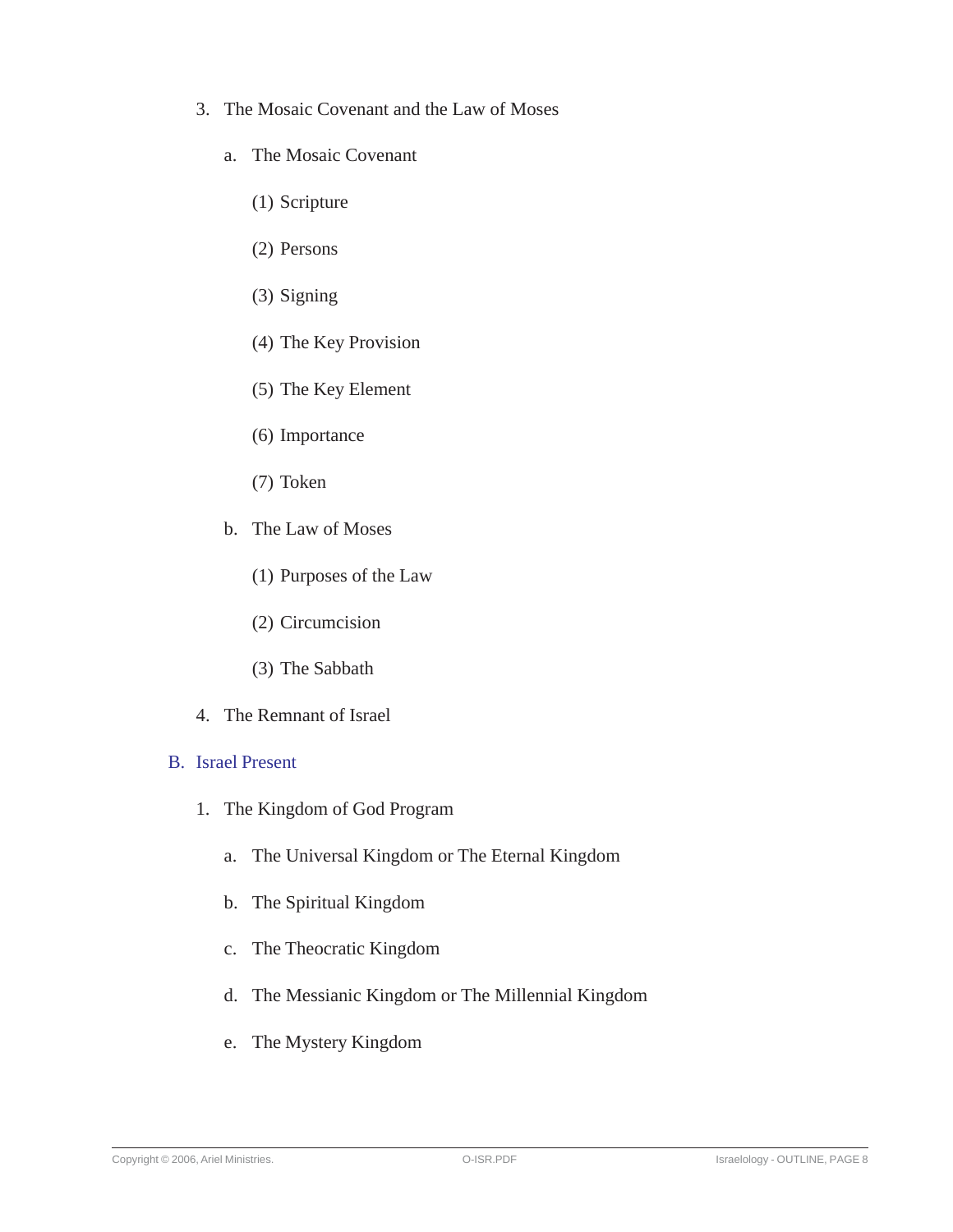- 2. The Rejection of the Messiahship of Jesus and its Results and Consequences
	- a. Matthew 12:2245
	- b. John 11:1-57
	- c. Luke 19:41-44
	- d. Matthew 23:136
	- e. The Second Sign of Jonah
	- f. The Results and Consequences of the Rejection
- 3. The Unconditional Covenants
	- a. The Abrahamic Covenant
	- b. The Palestinian Covenant
	- c. The Davidic Covenant
	- d. The New Covenant
	- e. The Church's Relationship to the Unconditional Covenants
	- f. The Gentile Obligation
	- g. The Purpose of Gentile Salvation
- 4. The Mosaic Covenant and the Law of Moses
	- a. The Unity of the Law of Moses
	- b. The Law of Moses has Been Rendered Inoperative
	- c. The Law of Christ
	- d. The Principle of Freedom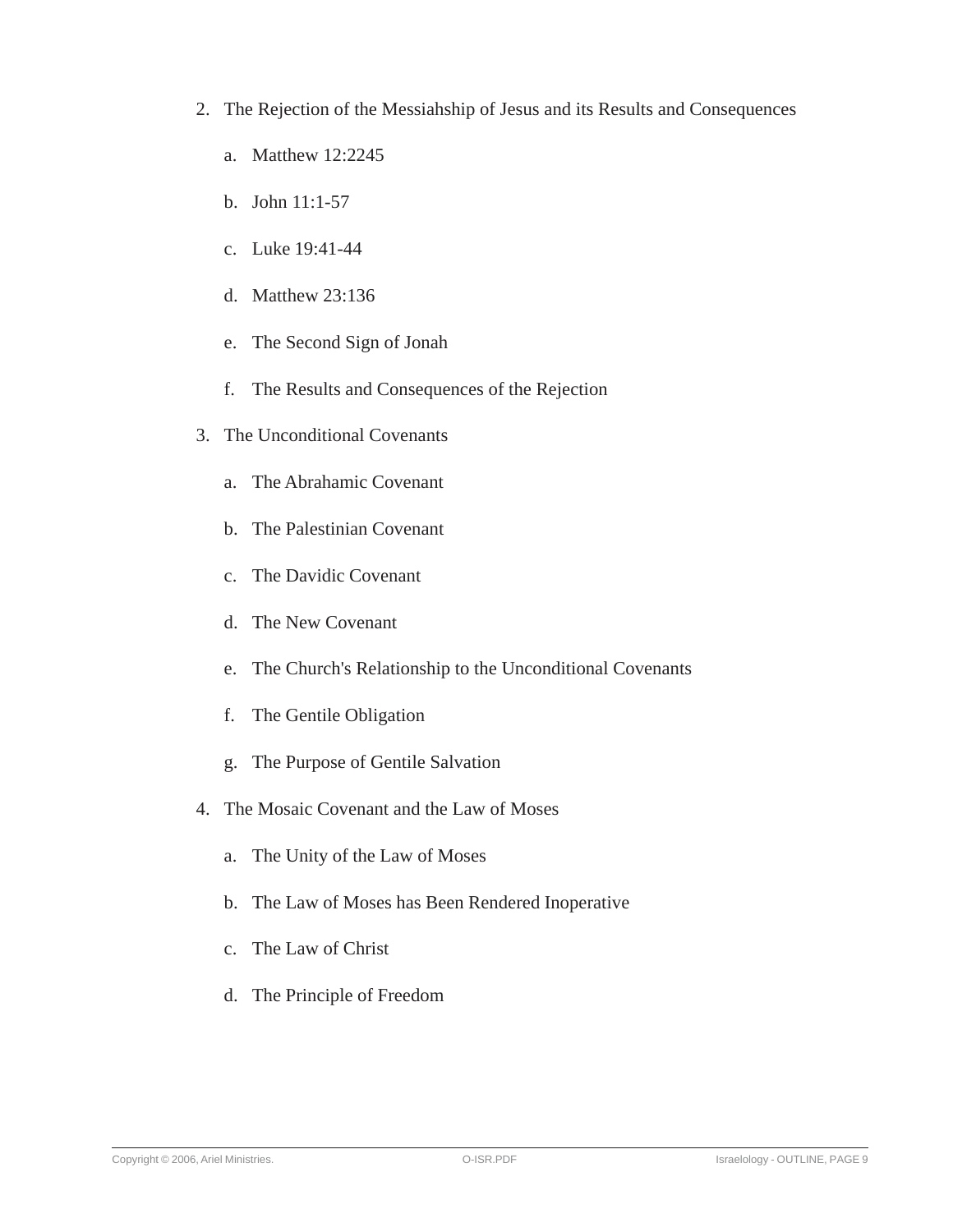#### e. The Sabbath

- (1) Is the Sabbath a Creation Ordinance?
- (2) The Perpetuity of the Sabbath
- (3) The Law of Moses has Been Rendered Inoperative
- (4) The Ceremonial, Civil, and Moral Distinctions
- (5) Is the Sabbath Law Moral or Ceremonial?
- (6) Summary Conclusion
- (7) The Sabbath in the New Testament
	- (a) The Sabbath in the Gospels
	- (b) The Sabbath in the Book of Acts
	- (c) The Sabbath in the Epistles of Paul
	- (d) The Sabbath in the Book of Hebrews
	- (e) Summary and Conclusions
- (8) Sunday
- 5. Israel and the Church
	- a. The Evidence for a Distinction Between Israel and the Church
	- b. The Use of *Israel* in the New Testament
	- c. The *Israel of God* of Galatians 6:16
	- d. The Messianic Jewish Identity: Two False Concepts
		- (1) Gentile Christians are Spiritual Jews
			- (a) The Meaning of Spirituality
			- (b) Biblical Passages Used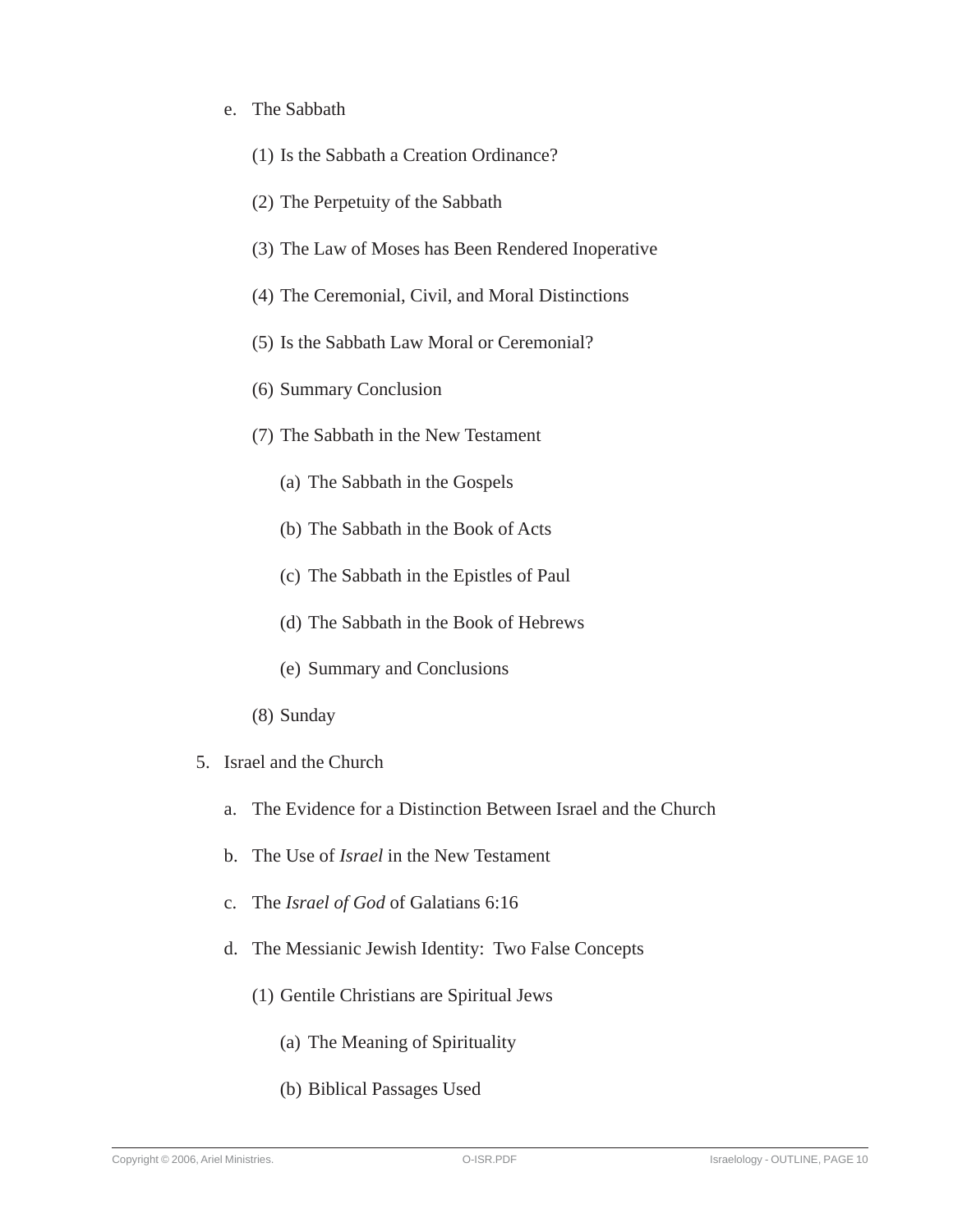- (2) There is No Difference Between Jews and Gentiles
	- (a) Biblical Passages Used
	- (b) The Evidences for Distinctions
- (3) Conclusion
- 6. Israel Today
- 7. Romans 9:1 11:24, the Remnant of Israel, and the Olive Tree
	- a. First Peter 2:1-10
	- b. Romans 9:1 11:24
		- (1) Introduction
			- (a) The Place of Chapters 9-11 in the Book of Romans
			- (b) The Three Questions
			- (c) The Exposition of Romans 3:1
		- (2) The Theology of Israel's Rejection 9:1-29
			- (a) Paul's Sorrow and Israel's Privileges 9:1-5
			- (b) Israel's Rejection in Light of Biblical History 9:6-13
			- (c) Israel's Rejection in Light of Biblical Principles 9:14-29
		- (3) The Explanation of Israel's Rejection 9:30 10:21
			- (a) The Stumbling of the People 9:30-33
			- (b) Israel's Ignorance of the Channel of Salvation 10:1-11
			- (c) Israel's Ignorance of the Universal Character of Salvation 10:12-13
			- (d) Israel's Ignorance of the Universal Preaching of the Gospel -10:14-21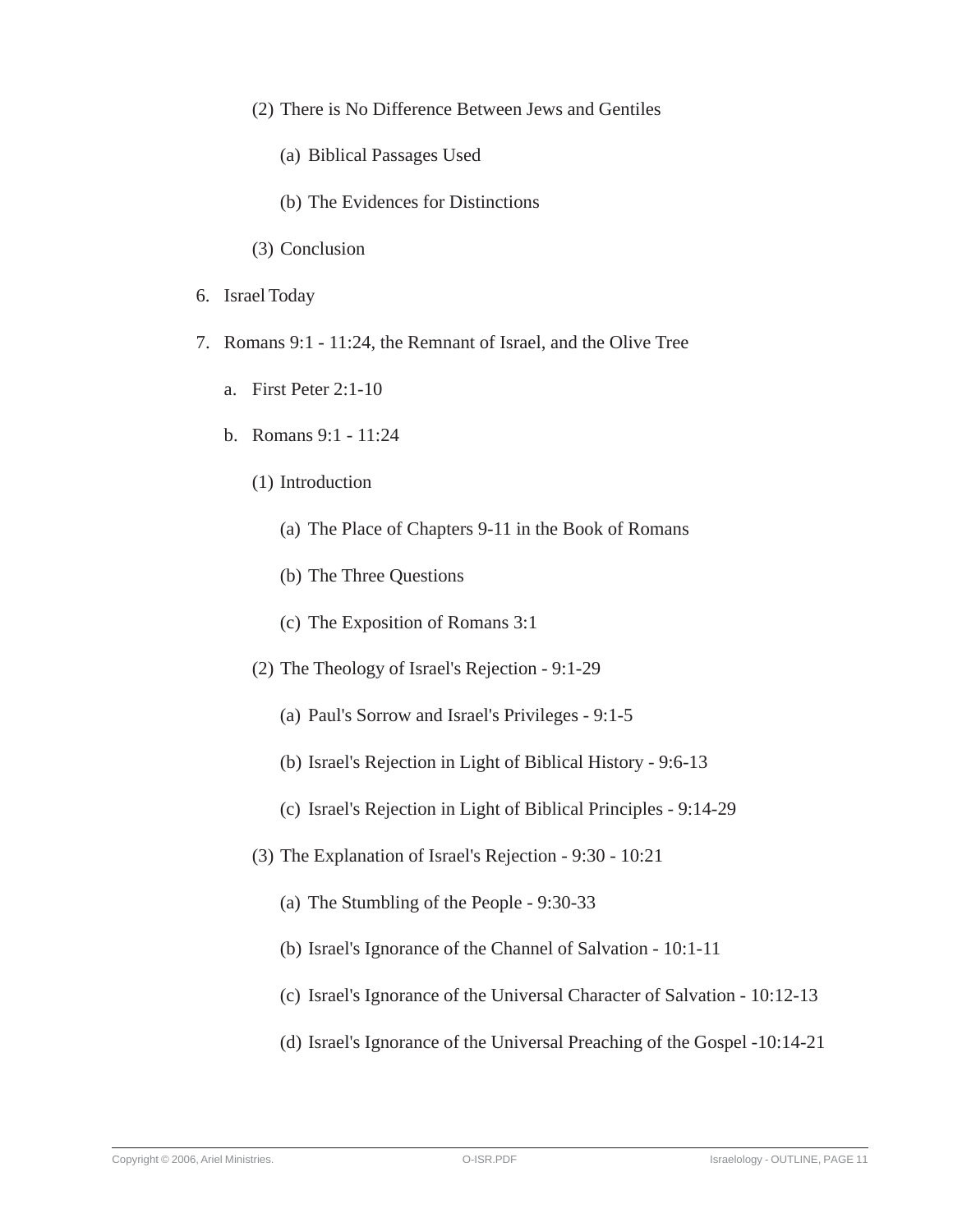- (4) The Consolation of Israel's Rejection 11:1-24
	- (a) The Rejection by Israel is not Total 11:1-10
	- (b) The Purpose of Israel's Stumbling 11:11-15
	- (c) The Olive Tree 11:16-24
- 8. Hebrew Christianity/Messianic Jews
	- a. Definitions
		- (1) Jewishness: Who is a Jew?
		- (2) Gentile: Who is a Gentile?
		- (3) Christianity: Who is a Christian?
		- (4) Hebrew Christianity/Mes-sianic Jewishness:

Who is a Hebrew Christian/Messianic Jew?

- b. The Hebrew Christian/Messianic Jewish Distinctives
	- (1) The Abrahamic Covenant
	- (2) The Doctrine of the Remnant
	- (3) The Doctrine of the Olive Tree
	- (4) The Doctrine of the Israel of God
	- (5) Conclusion
- c. The Practice of Hebrew Christianity/Messianic Jewishness
- 9. The Hebrew Christian/Messianic Jewish New Testament Writings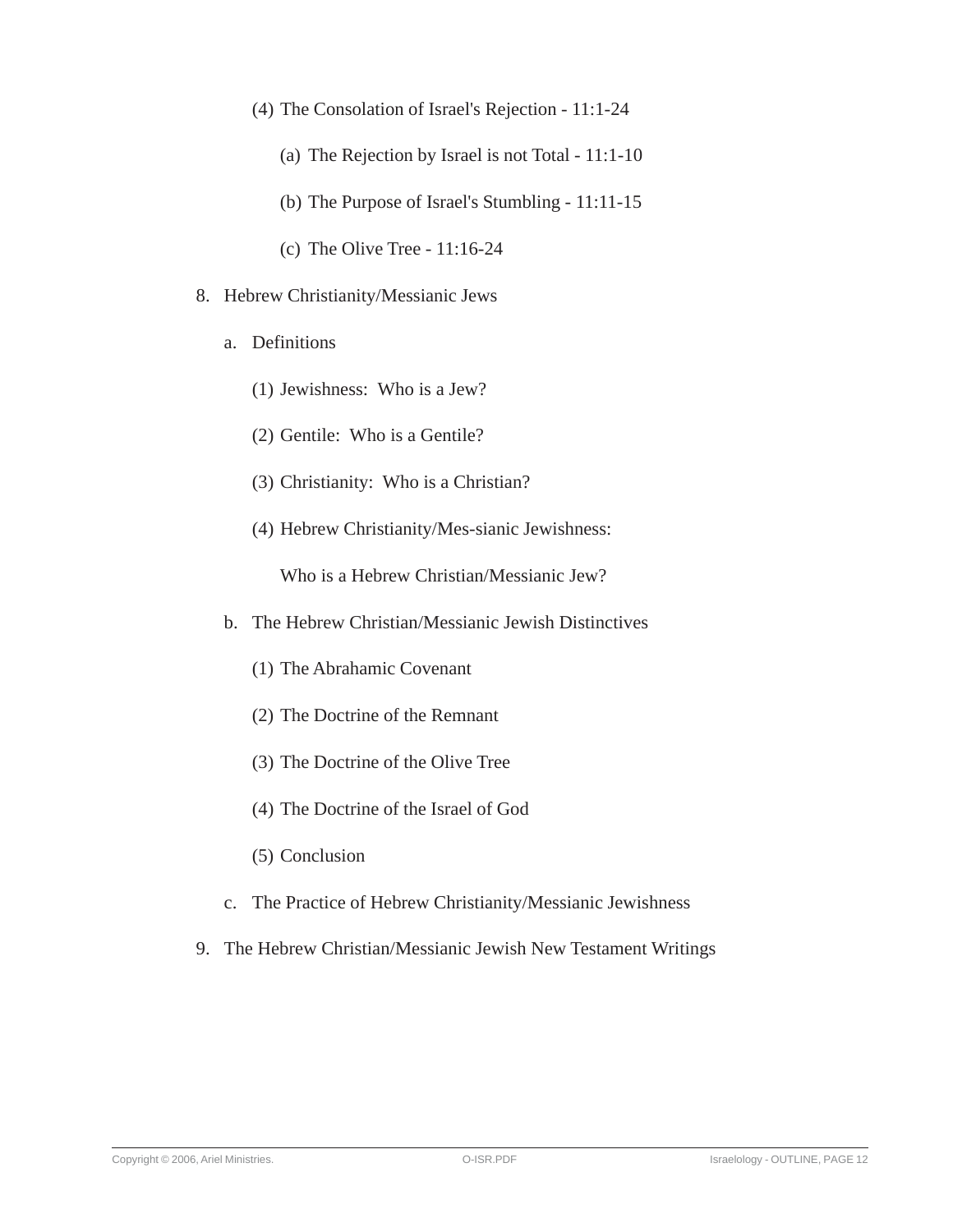#### C. Israel Future

- 1. Israel and the Church Age
- 2. Israel and the Tribulation
	- a. The Purposes of the Tribulation
	- b. Israel and the Start of the Tribulation
	- c. Israel in the Tribulation
		- (1) The Time of Jacob's Trouble
		- (2) General Description
		- (3) The Day of Jehovah Passages
		- (4) Worldwide Anti Semitism and the Persecution of the Jews
		- (5) Israel and Satan
		- (6) The Final Result
		- (7) Israel and Michael
		- (8) The Four Groups of Jews
		- (9) The City of Refuge
	- d. The Remnant of Israel
		- (1) The Remnant of Israel During the Tribulation
		- (2) The Faithful Remnant
			- (a) The Fact of the Remnant
			- (b) The Protection of the Remnant
			- (c) The Provision for the Remnant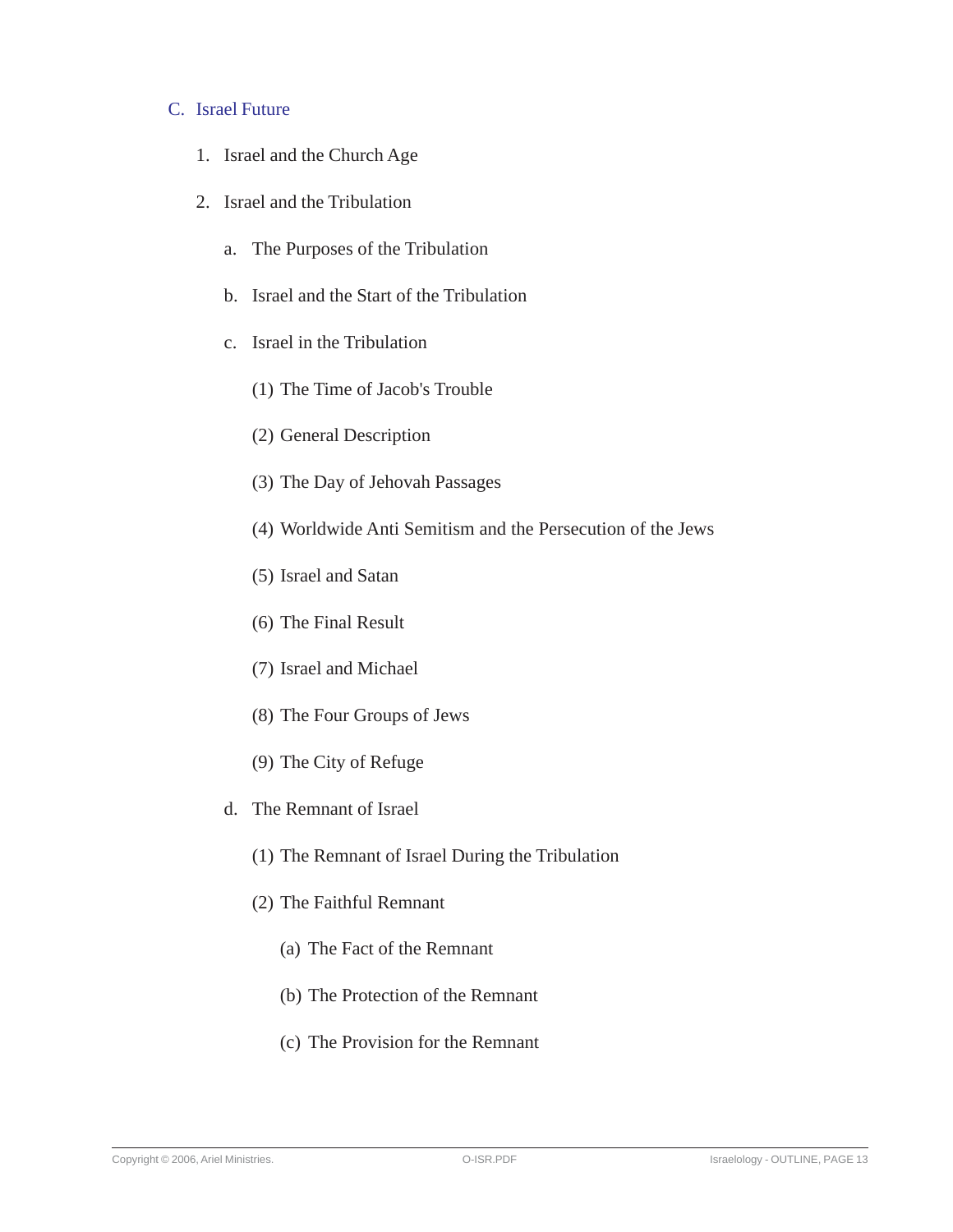- 3. Israel and the Second Coming
	- a. The Basis of the Second Coming of Christ
	- b. The National Regeneration of Israel and Romans 11:25-36
		- (1) The Confession of Israel's National Sin
		- (2) Romans 11:25-36
		- (3) The Pleading for the Messiah to Return
	- c. The Remnant of Israel
	- d. The Judgment of the Gentiles
	- e. The Resurrection of the Old Testament Saints
- 4. Israel and the Messianic Kingdom
	- a. The Basis for the Belief in the Messianic Kingdom
	- b. The Four Facets of the Final Restoration of Israel
		- (1) The Regeneration of Israel
			- (a) The Basis: The New Covenant
			- (b) The Prophetic Development
		- (2) The Regathering of Israel
			- (a) The Basis: The Land Covenant
			- (b) The Prophetic Development
		- (3) The Possession of the Land
			- (a) The Basis: The Abrahamic Covenant
			- (b) The Prophetic Development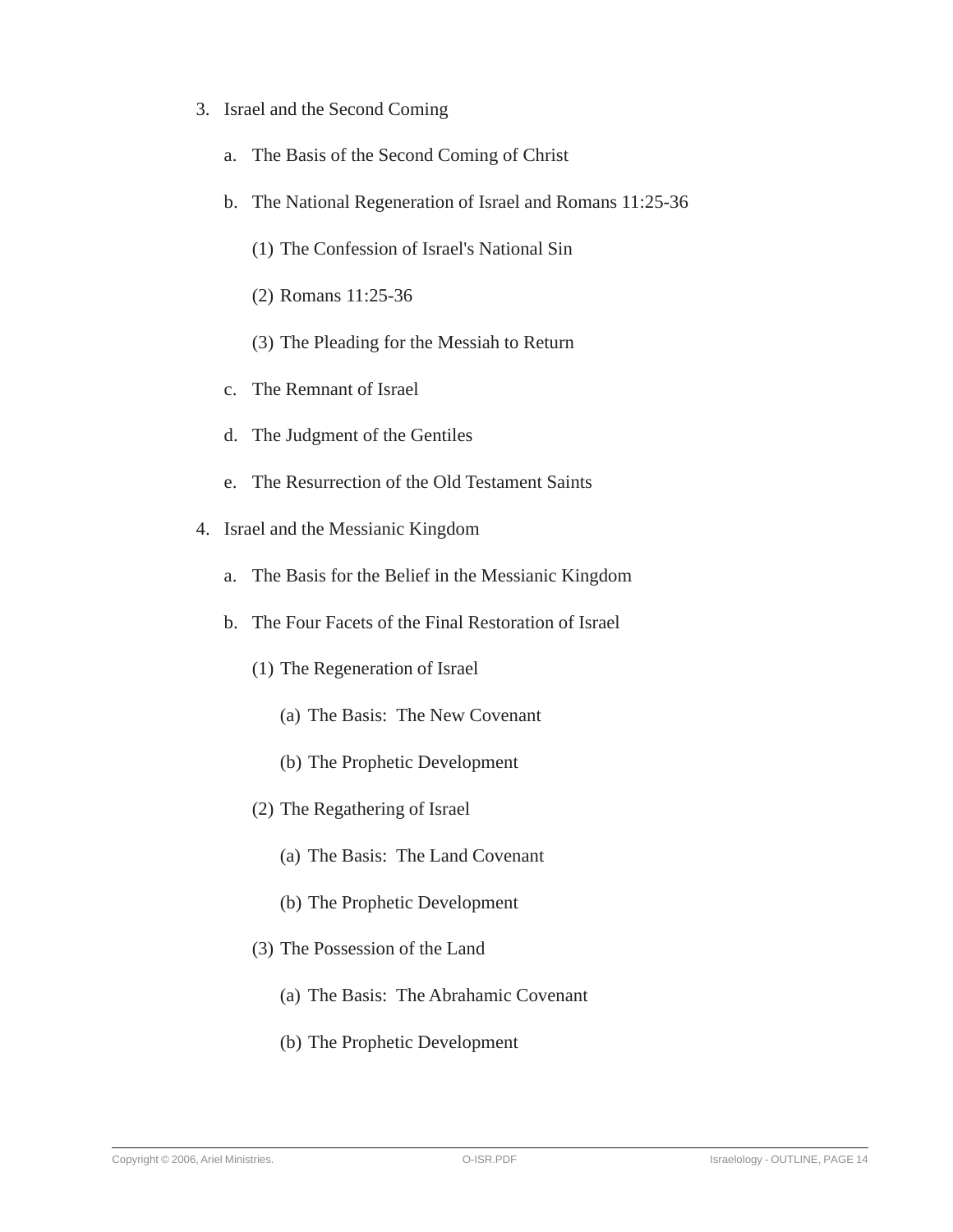- (4) The Re-Establishment of the Davidic Throne
	- (a) The Basis: The Davidic Covenant
	- (b) The Prophetic Development
- c. Other Characteristics of Israel's Final Restoration
	- (1) Reunited as a Nation
	- (2) The Center of Gentile Attention
	- (3) Israel Over the Gentiles
	- (4) Righteousness, Holiness, Peace, Security, Joy and Gladness
- d. The Millennial Mountain of Jehovah's House
- e. The Millennial Temple
- f. The Millennial System of Priesthood and Sacrifice
- g. The Millennial River
- h. The Millennial Israel
- i. The Millennial Jerusalem
- j. The Remnant of Israel
- 5. Israel and the Eternal Order

# D. Other Relevant Topics

- 1. The Symbolic Illustrations of Israel
	- a. The Son of God
	- b. God's Treasure
	- c. The Kingdom of Priests
	- d. The Vineyard of Jehovah
	- e. The Clay and the Potter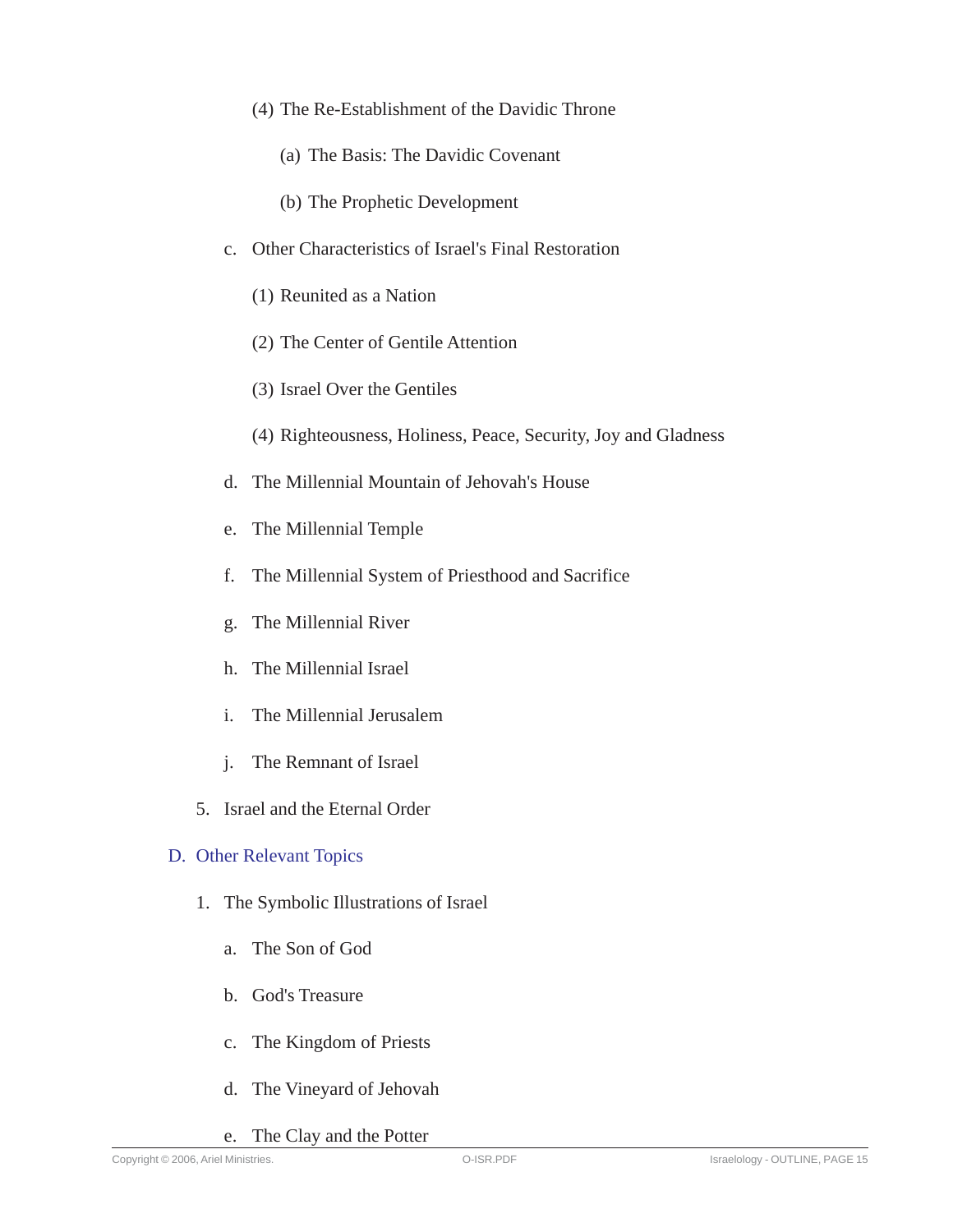- f. The Servant of Jehovah
- g. The Flock of God
- h. The Inheritance of God
- i. The Wife of Jehovah
	- (1) Stage One: The Marriage Contract
	- (2) Stage Two: The Great Adultery
	- (3) Stage Three: The Separation
	- (4) Stage Four: The Divorce
	- (5) Stage Five: The Punishment
	- (6) Stage Six: The Remarriage With Restored Blessings
- 2. AntiSemitism
	- a. The Cause of AntiSemitism
	- b. AntiSemitism and the Abrahamic Covenant
- 3. Israelology and Systematic Theology
	- a. Bibliology: The Doctrine of the Scriptures
	- b. Theology Proper: The Doctrine of God
	- c. Christology: The Doctrine of the Son
	- d. Pneumatology: The Doctrine of the Holy Spirit
	- e. Angelology Proper: The Doctrine of the Holy Angels
	- f. Satanology: The Doctrine of Satan
	- g. Demonology: The Doctrine of Fallen Angels
	- h. Anthropology: The Doctrine of Man
	- i. Hamartiology: The Doctrine of Sin